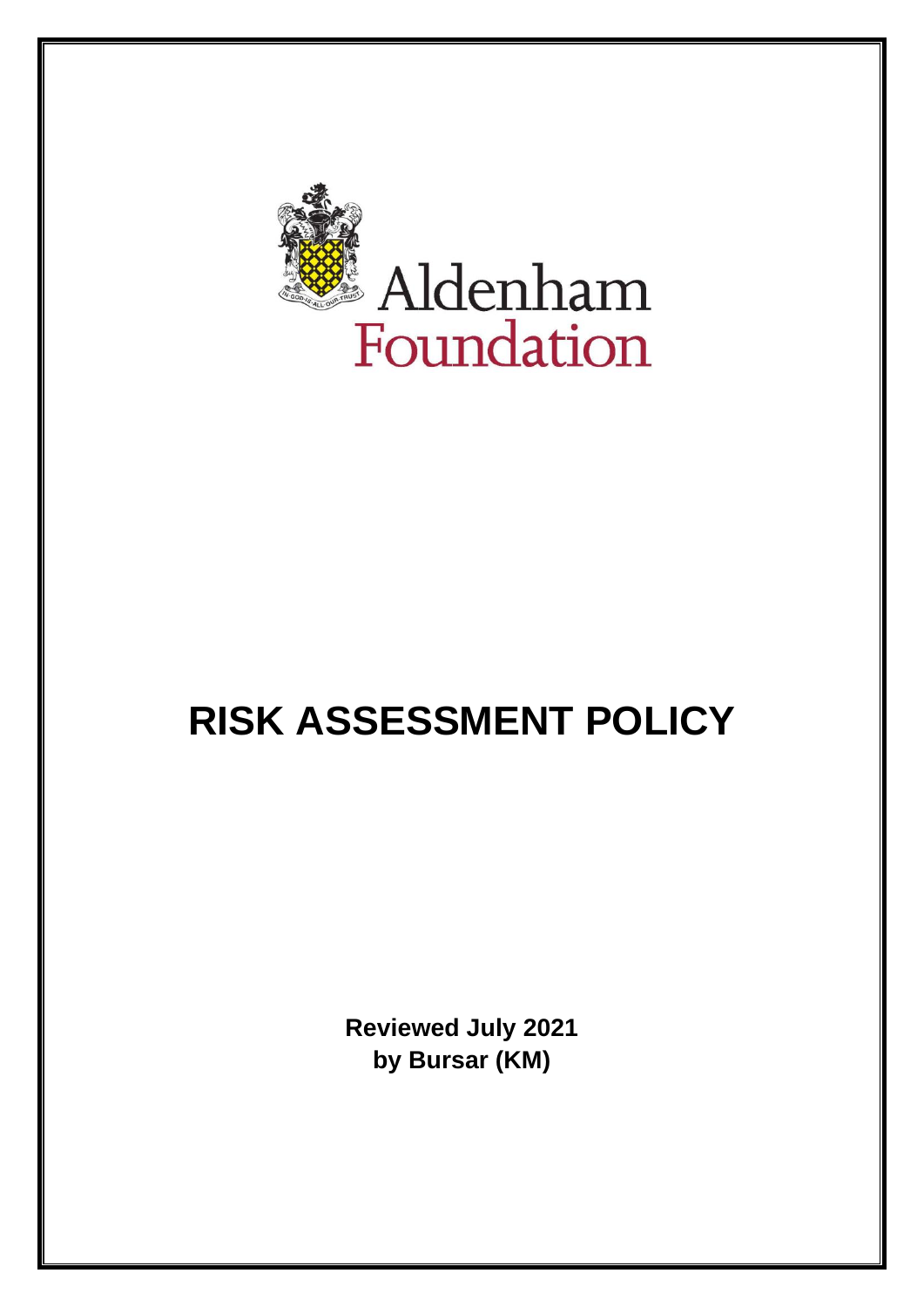## **Objectives**

- To ensure that major risks are identified and managed as part of an overarching policy with a view to promoting pupil's welfare and to ensure the Health and Safety of pupils, staff and visitors to the schools.
- To meet the ISSR requirement for a written risk assessment policy to be in place and to meet the requirement for leadership in and management of schools.
- To ensure that suitable and sufficient risk assessments are undertaken for activities where there is likely to be significant risk, including school trips.
- That identified control measures are implemented to control risk so far as reasonably practicable.
- That those affected by school activities have received suitable information on what to do.
- That the risk management strategy and risk assessments are recorded and reviewed when appropriate.
- To identify those in the school responsible for conducting risk assessment and monitoring its implementation.

### **Responsibility**

- The Governors are responsible for the overarching risk management policy of The Foundation and delegate responsibility for the formulation and the day to day management of this to the Foundation Leadership Group. The Governing Body will formally review the policy on an annual basis through an appointed Committee of the Governing Body.
- The Bursar has completed an Institution of Occupational Safety and Health (IOSH) accredited training course on Health and Safety and is the designated Responsible Person for Health and Safety matters.

### **Key Areas of Risk**

- Pupil Supervision (including safeguarding and welfare requirements)
- Management of School Trips
- Management of visitors on School premises and security in all areas
- Fire and emergencies
- Traffic and pedestrian interaction on School premises
- Management of hazardous substances
- Use of hazardous equipment
- Suitability of staff, self-employed persons and volunteers to undertake designated roles and checks to ensure suitability
- Financial risk
- Recruitment procedures
- Reputational risk
- Terrorism, including the prevention of fundamentalism and extremism
- Pupil welfare, including self-harming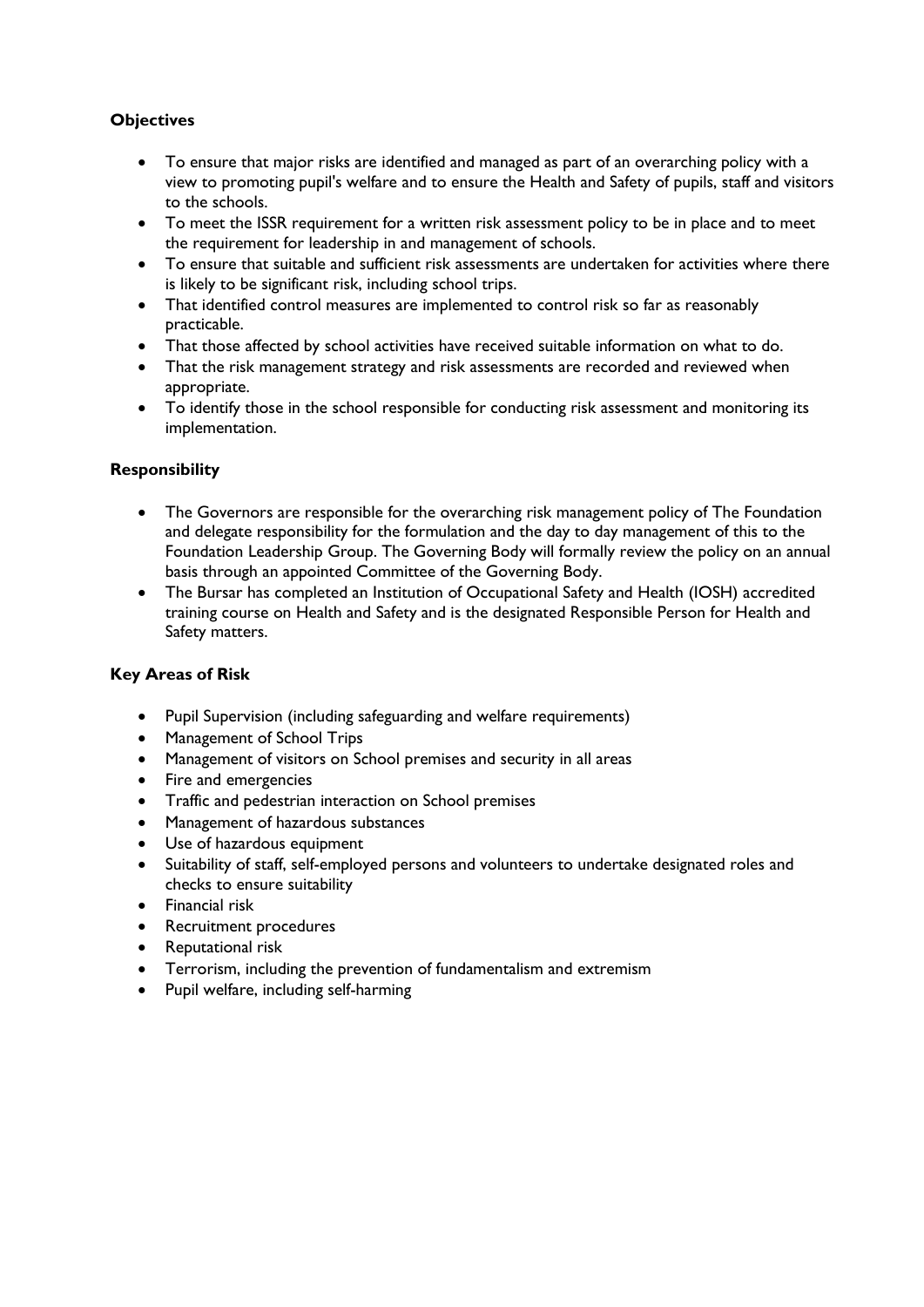#### **Risk Management Strategy**

- Risk Assessments must be completed for the activities that take place in every area of the School. For certain activities such as teaching in a standard classroom or work of a clerical nature in an office, a generic assessment template may be used, but for anything over and above these, a risk assessment specific to that area or activity will be required.
- Risk Assessments will be in a format appropriate for the area or activity being assessed. Guidance on the appropriate template will be given by the SMT line manager.
- If an activity off site is managed by an outside individual or organisation, a Risk Assessment is still required and staff in charge of that activity will need to satisfy themselves that the person or organisation managing that activity are competent to have assessed the risks.

Risk assessments will take into account:

- hazard something with the potential to cause harm
- risk an evaluation of the likelihood of the hazard causing harm and who may be harmed
- risk rating assessment of the severity of the outcome of an event
- control measures physical measures and procedures put in place to mitigate the risk.

#### **The Five Step Guide to Risk Assessment**

*'What is a risk assessment?'*

- Step 1: Identify the hazards
- Step 2: Decide who might be harmed and how
- Step 3: Evaluate the risks and decide on control measures
- Step 4: Record your findings
- Step 5: Review your assessment and update as and when necessary.
	- Risk Assessments are produced by the Head of Department or the member of staff responsible for each particular area or activity. They will be reviewed by the SMT member responsible for that activity. This guidance is applicable to general risk assessment. A non-exhaustive list of the areas or activities likely to require a Risk Assessment can be found as Appendix A to this Policy.
	- In general, a Risk Assessment is based on the reasonable judgement of the individual producing it. Where specialist skills are required, (eg. asbestos, fire, water quality or certain specialist hazardous activities), the Risk Assessment will be carried out by an appropriately qualified and competent consultant.
	- Risk Assessments will be reviewed annually. If the factors being assessed are unchanged, each Assessment will be re-dated with the review date and the identity of the reviewer. If any factors change during the course of a year, the Risk Assessment must be reviewed immediately. Such changes may be to the area or activity itself, the qualifications or experience of those involved, where an accident or near miss occurs or if there is a change to legislation or recommended best practice.
	- Risk Assessments for each area or activity must be available to any member of staff, contractor or any other person working in that area or supervising that activity. All staff, contractors or other persons will be made aware of the expectation to familiarise themselves with the relevant Risk Assessments as part of their induction process.
	- Aldenham Senior School and Prep School Risk Assessments are stored on T drive in a folder titled Health and Safety, Risk Assessments.